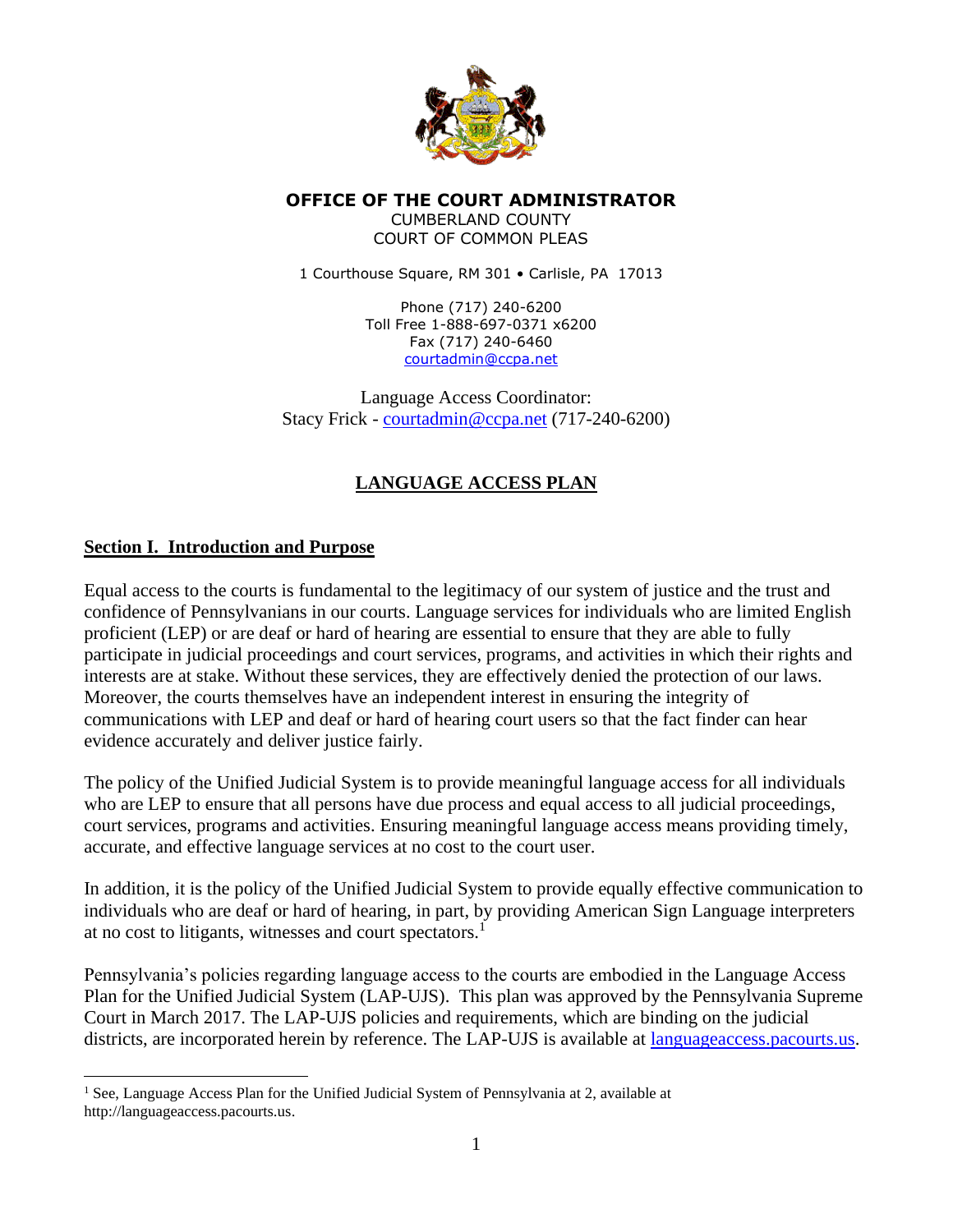The judicial district has appointed a language access coordinator who can be reached at [courtadmin@ccpa.net.](mailto:courtadmin@ccpa.net)

#### **Section II. Legal Basis**

The legal basis for this Language Access Plan is set forth in the LAP-UJS,<sup>2</sup> Title VI of the federal Civil Rights Act of 1964, Section 504 of the Rehabilitation Act of 1973, and the Americans with Disabilities Act at the federal level, and the Pennsylvania Interpreter Act and regulations pursuant thereto at the state level.

## **Section III. General Principles of Language Access**

General principles of language access are referenced in the  $LAP-UIS^3$  Significant principles include the following:

- Courts are responsible for early identification of the need for language services, including, among other things, providing timely and effective notice to those in need of such services.
- Interpretation and translation must be provided by the court at no cost.
- Persons who request language access services should be provided with them, in accordance with Title VI of the Civil Rights Act and the Pennsylvania Interpreter Act.
- Language access services should be offered, even if not requested, where the need is apparent or where the ability of a person to understand and communicate in English is unclear.
- Individuals who are LEP, deaf, or hard of hearing should never be expected to use informal interpreters, such as family members, opposing parties, or their counsel, nor should courts allow them to be used.
- Having an in-person interpreter for judicial proceedings is the most effective method to ensure effective communication for LEP court participants and is strongly preferred under the law. Remote interpretation through audio-visual technology, use of Video Remote Interpreting ("VRI") or telephone is permitted only in limited circumstances, as set out in the Pennsylvania Interpreter Act regulations.
- Courts must provide interpreters in a timely manner.

 $2$  Id. at 4-5, available at http://languageaccess.pacourts.us.

<sup>3</sup> Language Access Plan for the Unified Judicial System of Pennsylvania at 5-7, available at http://languageaccess.pacourts.us.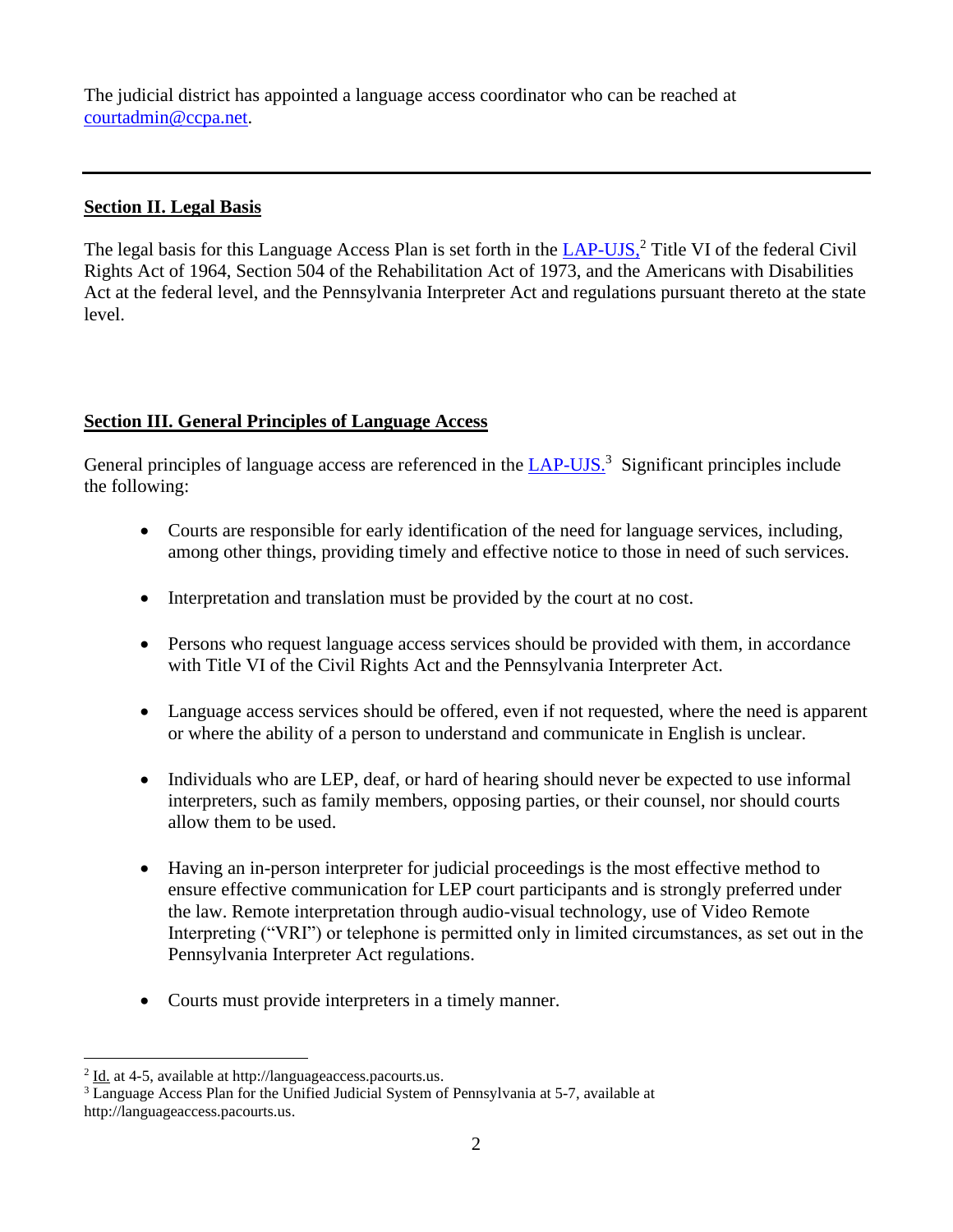• Courts must provide meaningful language access to court users who are LEP, deaf, or hard of hearing in all services, programs, and activities of the courts. This means access must be provided in judicial proceedings (both criminal and civil), and for the general business of the courts.

## **Section IV. Language Needs of this Judicial District**

Based on Language Access Data Collection information for 2020, below are the top 5 languages (including American Sign Language) for which interpreters were most frequently requested in this judicial district:

- 1. Spanish
- 2. Arabic
- 3. Somali
- 4. Chinese
- 5. Russian

## **Section V. Language Services and How to Use Them**

## **A. Oral Language Services**

- 1. Interpreters
	- $\boxtimes$  This judicial district provides interpreters for judicial proceedings in compliance with the rules and policies set forth in the Pennsylvania Interpreter Act and regulations, the AOPC Interpreter Certification Program regulations, $4$  and the Guidelines for the Procurement and Appointment of Interpreters issued by the AOPC.<sup>5</sup> These policies require the District to provide court interpreters to all LEP and deaf or hard of hearing parties, victims, witnesses, and certain other persons<sup>6</sup> for any civil or criminal proceeding.
	- $\boxtimes$  The judicial district provides court users with the interpreter request and waiver forms available on the Interpreter Certification Program page of the UJS website.<sup>7</sup>
	- $\boxtimes$  We post interpreter request and waiver forms on our website.
- 2. Bilingual Staff

<sup>4</sup> 204 Pa. Code §221.

<sup>5</sup> *See also* Section V(A)(1), Language Services and How to Use Them/Oral Language Services/Interpreters at 10-13, and Section VIII(1) Qualification Requirements for Interpreters and Translators, at 33-35, respectively, of the LAP-UJS, which are hereby incorporated by reference.

<sup>&</sup>lt;sup>6</sup> The District must provide an interpreter to deaf and hard of hearing court users whether parties to a case, witnesses, family members, or spectators. Interpreters are also provided to limited English proficient fiduciaries for a party; and a parent, guardian, or custodian of a minor or incapacitated person who is a party, victim, or witness.

<sup>7</sup> http://www.pacourts.us/judicial-administration/court-programs/interpreter-program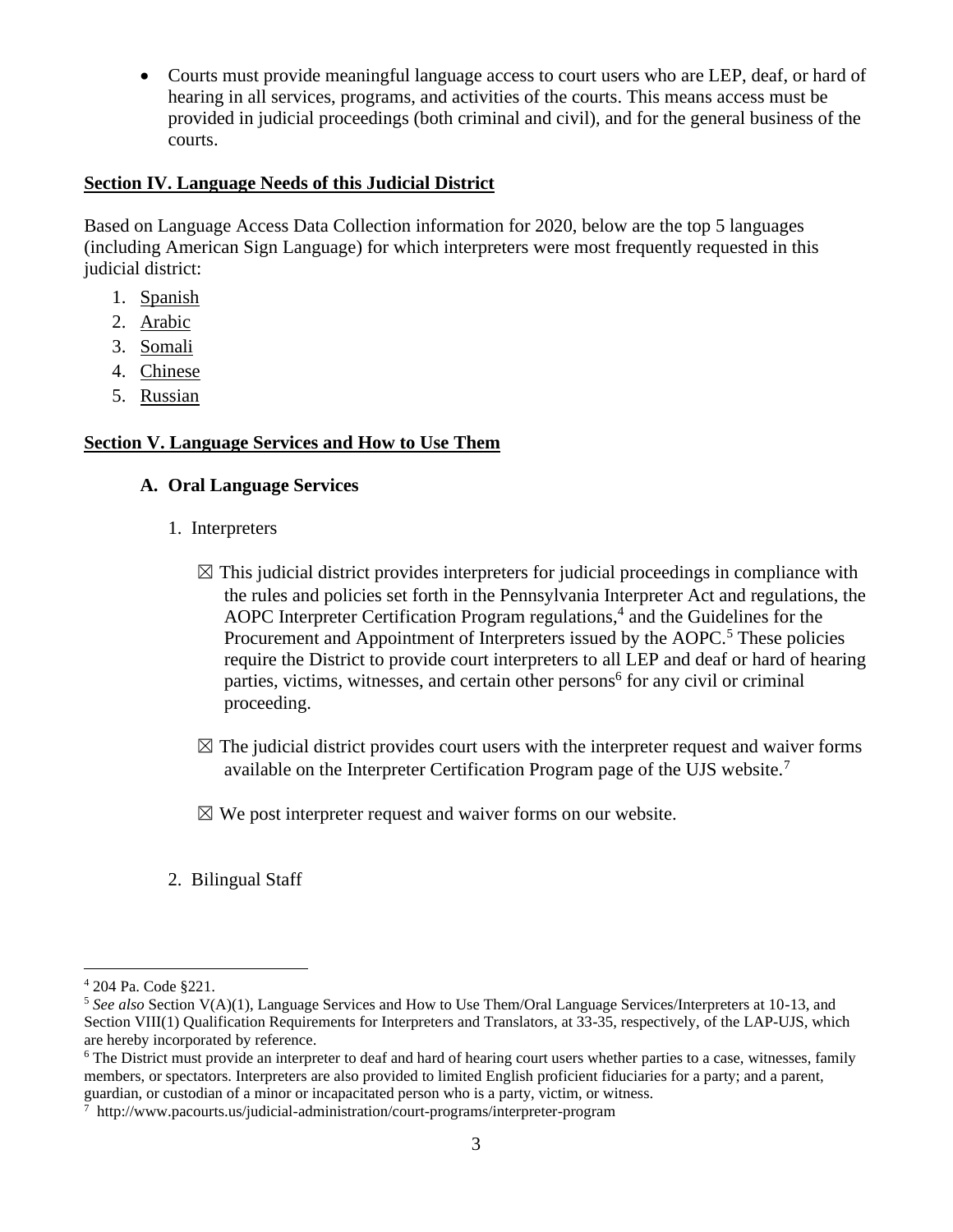This Plan hereby incorporates by reference the Bilingual Employee Policy issued by AOPC on September 28, 2018, and reissued as amended on December 20, 2018. The policy became effective on January 1, 2019.

Under the policy, current employees of the UJS who are bilingual and intend to continue to use their bilingual skills to assist limited English proficient and deaf and hard of hearing members of the public must be tested and achieve a passing score, as defined by the policy, by January 1, 2021. Employees hired after January 1, 2019, who intend to use their language skills to assist LEP and deaf and hard of hearing members of the public must be tested and achieve a passing score as defined by the policy before they can utilize their skills to assist members of the public.

This judicial district has taken the following steps to implement the Bilingual Employee Policy:

- $\Box$  (a) We have incorporated testing of bilingual employees into our hiring process for new employees who will use their bilingual skills to assist members of the public as a part of their jobs.
- $\boxtimes$  (b) We have informed employees hired before January 1, 2019, who use their bilingual skills to assist members of the public that they will need to be tested by their judicial districts and achieve a passing score as defined by the policy by January 1, 2021, or no longer use their bilingual skills as a part of their job.
- $\Box$  (c) Bilingual employees and their supervisors have viewed the AOPCproduced training, available at https://www.youtube.com/watch?v=yuJP7e\_znOU.
- $\Box$  We have not taken the above-listed actions, but intend to complete each step by the following dates.
- (a) Testing of bilingual employees will be incorporated into our hiring process by [insert date].
- (b) Bilingual employees will be informed that they will need to be tested by the judicial district and achieve a passing score as defined by the policy, or no longer use their bilingual skills as a part of their job by [insert date].
- (c) The above-referenced AOPC-produced training video will be viewed by bilingual employees and their supervisors by [insert date].
- $\boxtimes$  We do not have any bilingual employees. Therefore, we will utilize in-person interpreters where available and will utilize telephone interpreting in compliance with Section 104 of the Regulations pursuant to the Pennsylvania Interpreter Act.<sup>8</sup>

<sup>8</sup> *See* 204 Pa. Code ch. 221 §104.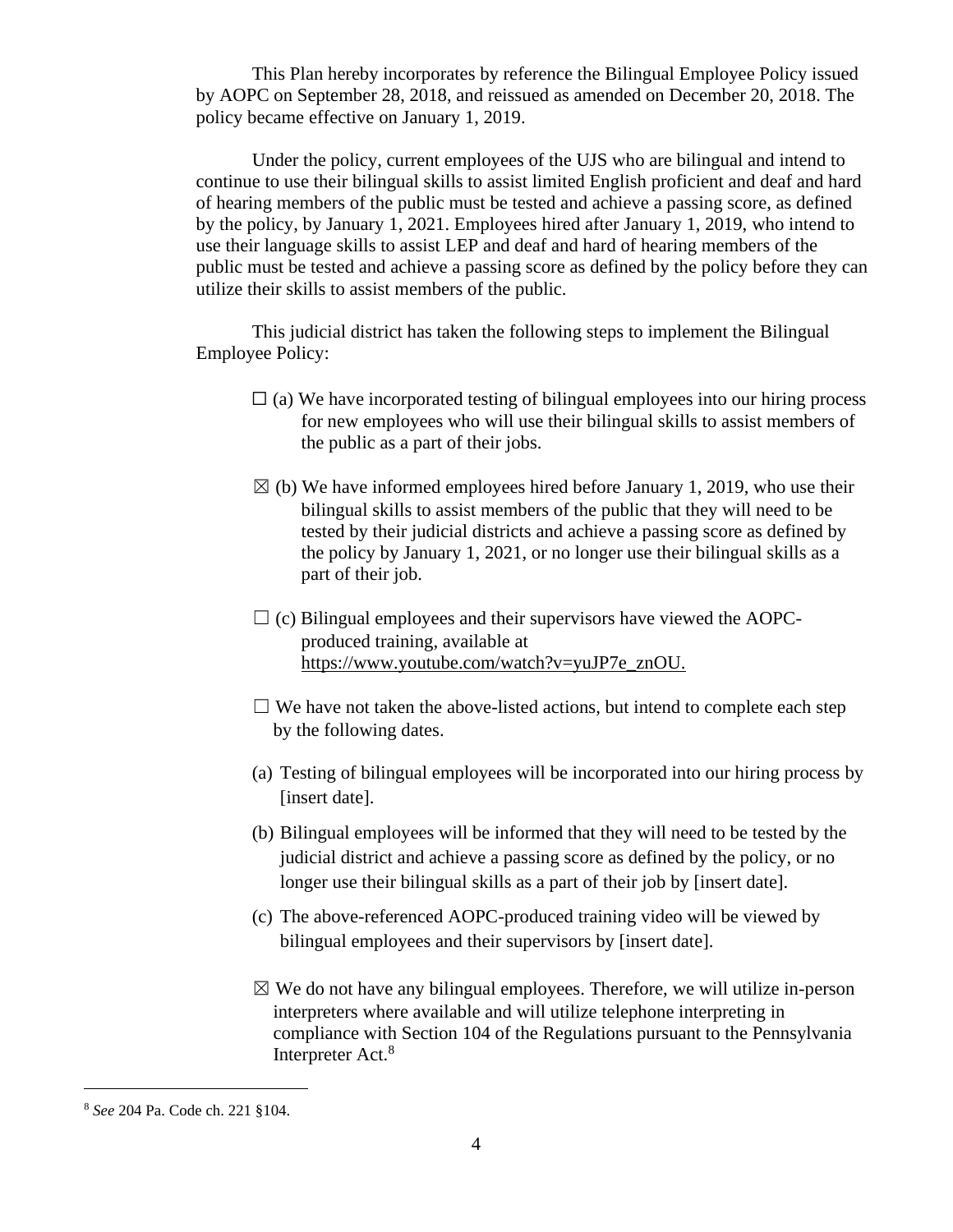#### **B. Written Language Services**

1. Court Forms and Documents

This Plan hereby incorporates by reference the principles and translation protocol set forth in the AOPC Translation Policy & Procedures Manual of the Unified Judicial System.

- ☒ This District has reviewed the UJS Translation Policy and Procedures Manual and follows the guidelines for high quality translation established therein.
- $\boxtimes$  This District plans to take/has taken the following steps explained in the Translation Manual to prioritize further translation work within the time periods specified:
	- $\boxtimes$  Create a spreadsheet with an inventory of all district forms, documents, orders, signs, web content, etc. by 12/31/22.
	- $\boxtimes$  Perform the two-step analysis of each writing set forth in the Translation Policy & Procedures Manual to determine if it is a vital document, with results listed in the spreadsheet by 12/31/2022.
	- $\boxtimes$  Assign each document to a priority group for translation by 12/31/2022.

 $\boxtimes$  Created a tracking system to record translations.

- $\boxtimes$  Translated forms currently available to court users in this District include the following (languages into which forms are translated and their location in the courthouse or on court website are indicated next to its name in parentheses):
- **See Appendix A**
- $\Box$  Translated documents have been integrated in this judicial district's case management system in the following fashion:
- $\Box$  The translations in the above list have been completed for the languages listed in Section IV above (top languages for which interpreters are most frequently requested in this judicial district) or should be completed by [date].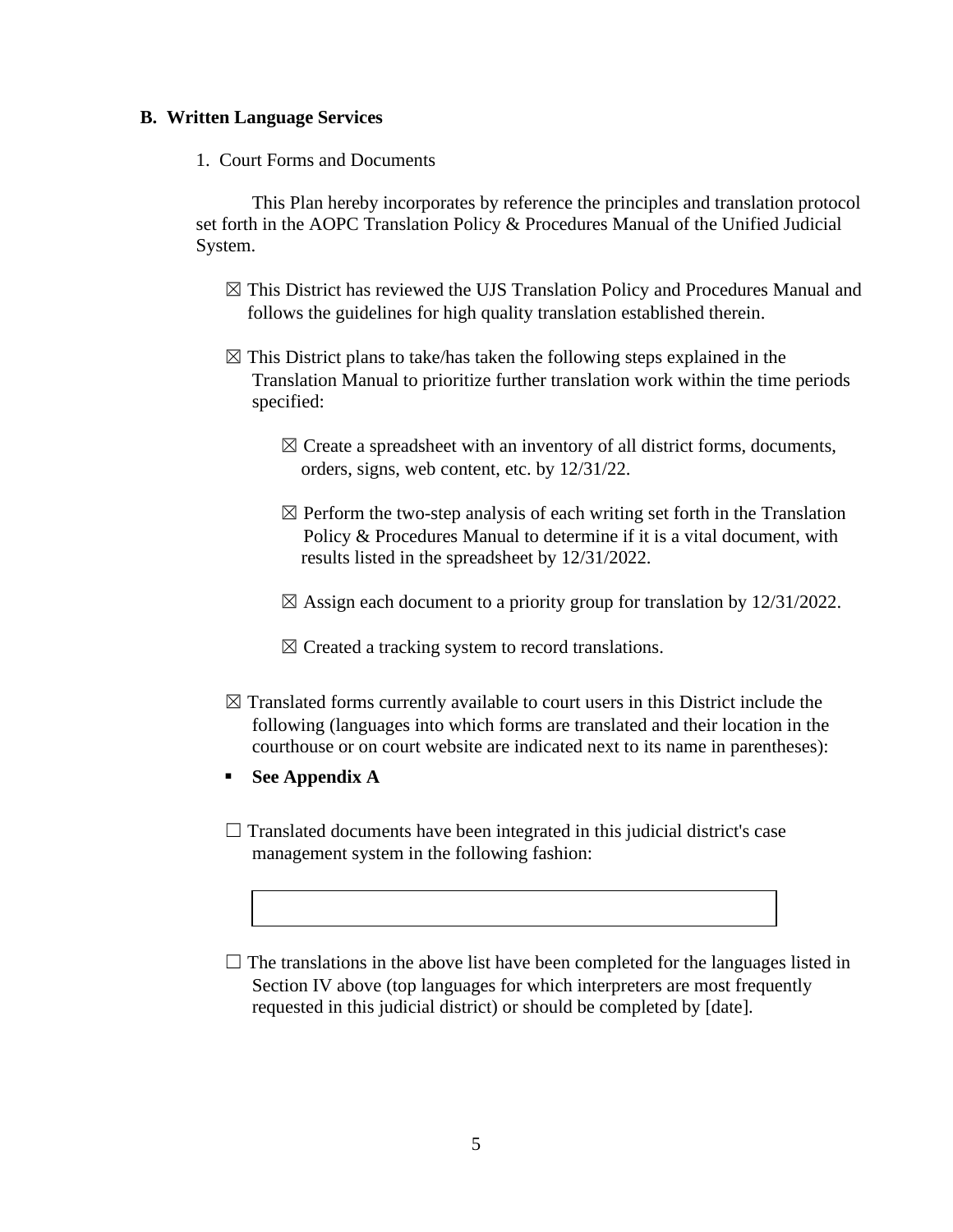- $\boxtimes$  This judicial district uses the translated forms made available to the courts by the Administrative Office of Pennsylvania Courts (AOPC).<sup>9</sup>
- 2. Signage & Websites<sup>10</sup>

While acknowledging that the counties in which judicial districts are located generally own the courthouse buildings and control signage, this judicial district has taken the following steps towards incorporating bilingual signage into its court buildings and has done the following to address translation of court websites:

 $\boxtimes$  We have incorporated bilingual or multilingual signage into our existing court buildings as follows:

> I-Speak cards and Right to Interpreter posters are already displayed in relevant offices.

 $\Box$  We have recently renovated court buildings and taken the opportunity to incorporate bilingual or multilingual signage into our renovated or new buildings as follows:

 $\Box$  We are planning to include bilingual or multilingual signage in our buildings in this way by [Date]:

 $\boxtimes$  We have reviewed our court website with an eye to translating webpages in subject matter areas in which our judicial district experiences high LEP usage.

 $\Box$  We have translated the following pages using qualified translators:

<sup>9</sup>http://www.pacourts.us/forms/bilingual-forms

 $10$  A checklist of considerations and suggestions regarding bi- and multilingual signage in courthouses and websites was provided to the judicial districts on March 14, 2019.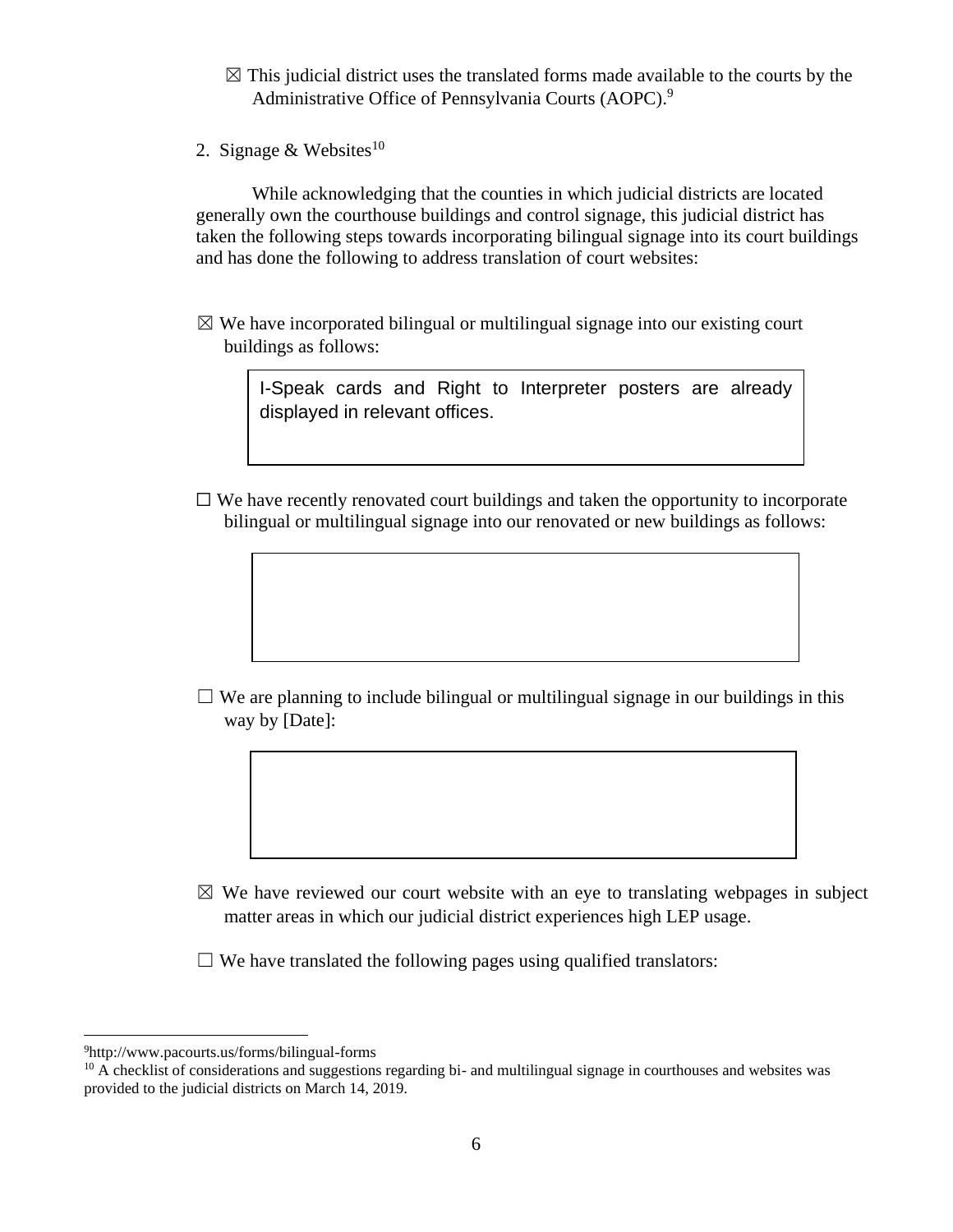$\Box$  We intend to translate the following pages by [date] using qualified translators:

## **C. Use of Remote Technology**

- $\boxtimes$  The judicial district has contracted with LanguageLine to provide telephone interpreting services, primarily for counter communication with LEP court users.<sup>11</sup>
- $\boxtimes$  Instructions for contacting a telephone interpreter have been posted and distributed to all staff who interact with the public.

#### **D. Language Access to Services, Programs, and Activities Outside the Courtroom**

Language access requirements apply not only to judicial proceedings, but also to a wide range of services, programs, and activities outside the courtroom that are administered under the authority of the court, i.e., provided by or contracted for by the court.<sup>12</sup>

Meaningful access to services outside the courtroom is a vital component of equal justice for LEP and deaf or hard of hearing persons. Examples of court services outside the courtroom include the following if administered under the authority of the court: services of the domestic relations office, the juvenile and adult probation offices, pro se clinics, some Alternative Dispute Resolution programs (ADR), family court custody education and mediation programs, drug and alcohol evaluation and treatment, mental health evaluation and treatment, anger management classes, domestic violence programs, safe driving classes, and other diversionary and educational programs.

Listed below are services provided by or contracted for by this judicial district, and the methods through which language access is provided for these services. If other services or

 $<sup>11</sup>$  See, Section IX, Training, below. Judicial district employees have been trained in the appropriate use of telephone</sup> interpreting, and know that its best use is for brief encounters at the counter, rather than judicial proceedings, per Section 104 of the regulations pursuant to the Interpreter Act.

<sup>&</sup>lt;sup>12</sup> See, Guidance on Services beyond the Courtroom provided to the judicial districts on March 14, 2019.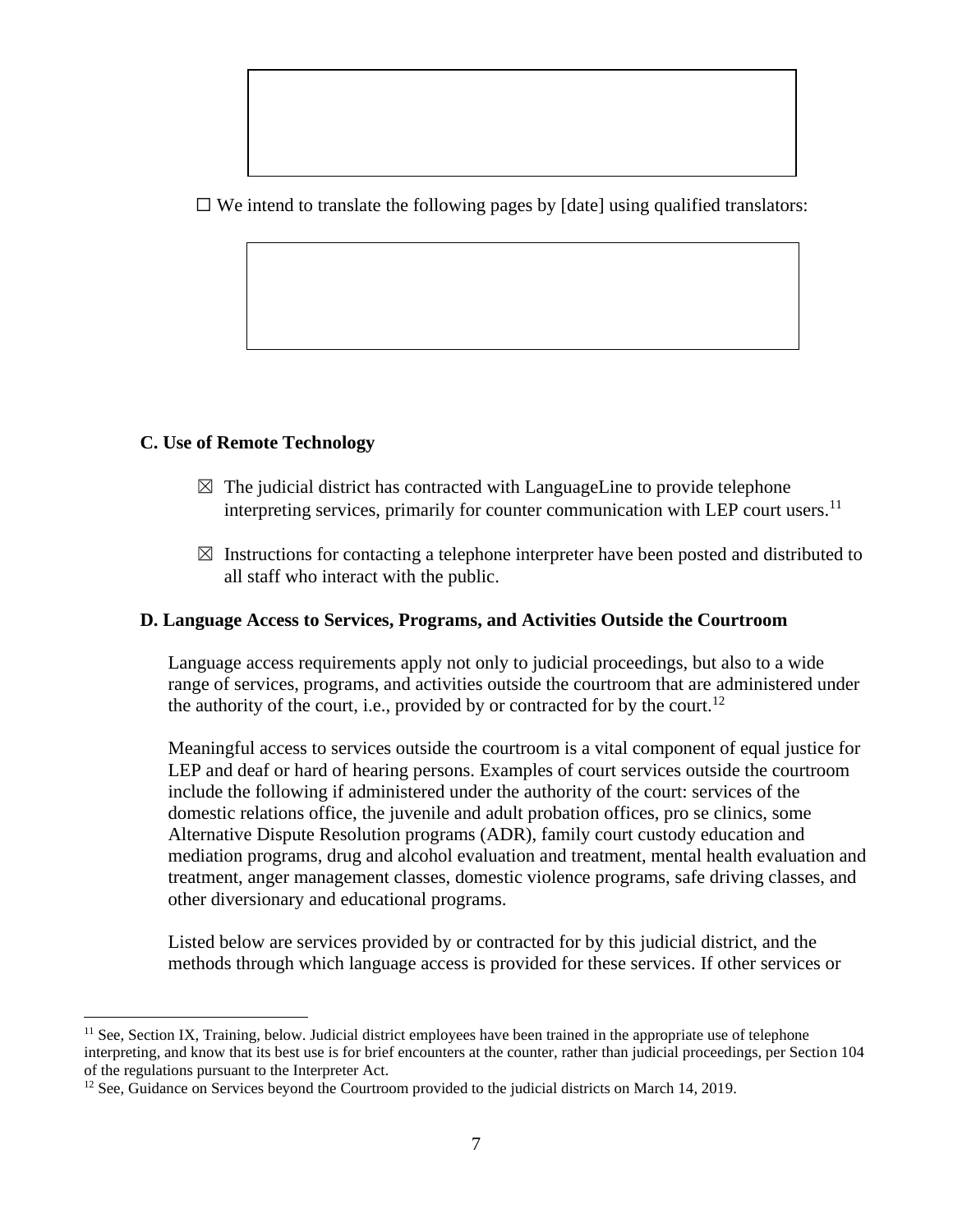programs are provided, list them with the language service information below the chart. Check all that apply, unless not applicable (N/A) is checked:

| Type of<br>Language<br>Service<br>Utilized                   | Domestic<br>Relations<br>Office | Adult<br>Probation | Juvenile<br>Probation | <b>ADR</b><br>(ff)<br>provided/<br>managed<br>by the<br>Court) | Domestic<br>Violence<br>Programs | Drug &<br>Alcohol<br>Evaluation/<br>Treatment | Mental<br>Health<br>Evaluation/<br>Treatment | Anger<br>Management<br>Classes | Safe<br>Driving<br>Classes | Other<br>Diversion/<br>Education<br>programs |
|--------------------------------------------------------------|---------------------------------|--------------------|-----------------------|----------------------------------------------------------------|----------------------------------|-----------------------------------------------|----------------------------------------------|--------------------------------|----------------------------|----------------------------------------------|
| $N/A$ :<br>not a service<br>provided/<br>managed<br>by court |                                 |                    |                       | N/A                                                            | N/A                              | N/A                                           | N/A                                          | N/A                            | N/A                        | N/A                                          |
| Authorized<br>Bilingual<br>Staff                             |                                 |                    |                       |                                                                |                                  |                                               |                                              |                                |                            |                                              |
| Staff<br>Interpreter                                         |                                 |                    |                       |                                                                |                                  |                                               |                                              |                                |                            |                                              |
| Contracted<br>In-Person<br>Interpreter                       | $\pmb{\times}$                  | $\pmb{\mathsf{X}}$ | $\pmb{\times}$        |                                                                |                                  |                                               |                                              |                                |                            |                                              |
| Telephone<br>Interpreter                                     | $\pmb{\mathsf{X}}$              | $\pmb{\mathsf{X}}$ | $\boldsymbol{X}$      |                                                                |                                  |                                               |                                              |                                |                            |                                              |
| Translated<br>Written<br>Materials                           | $\mathsf{X}^-$                  | $\pmb{\mathsf{X}}$ | $\pmb{\mathsf{X}}$    |                                                                |                                  |                                               |                                              |                                |                            |                                              |
| Webinars<br>in<br>Languages<br>other than<br>English         |                                 |                    |                       |                                                                |                                  |                                               |                                              |                                |                            |                                              |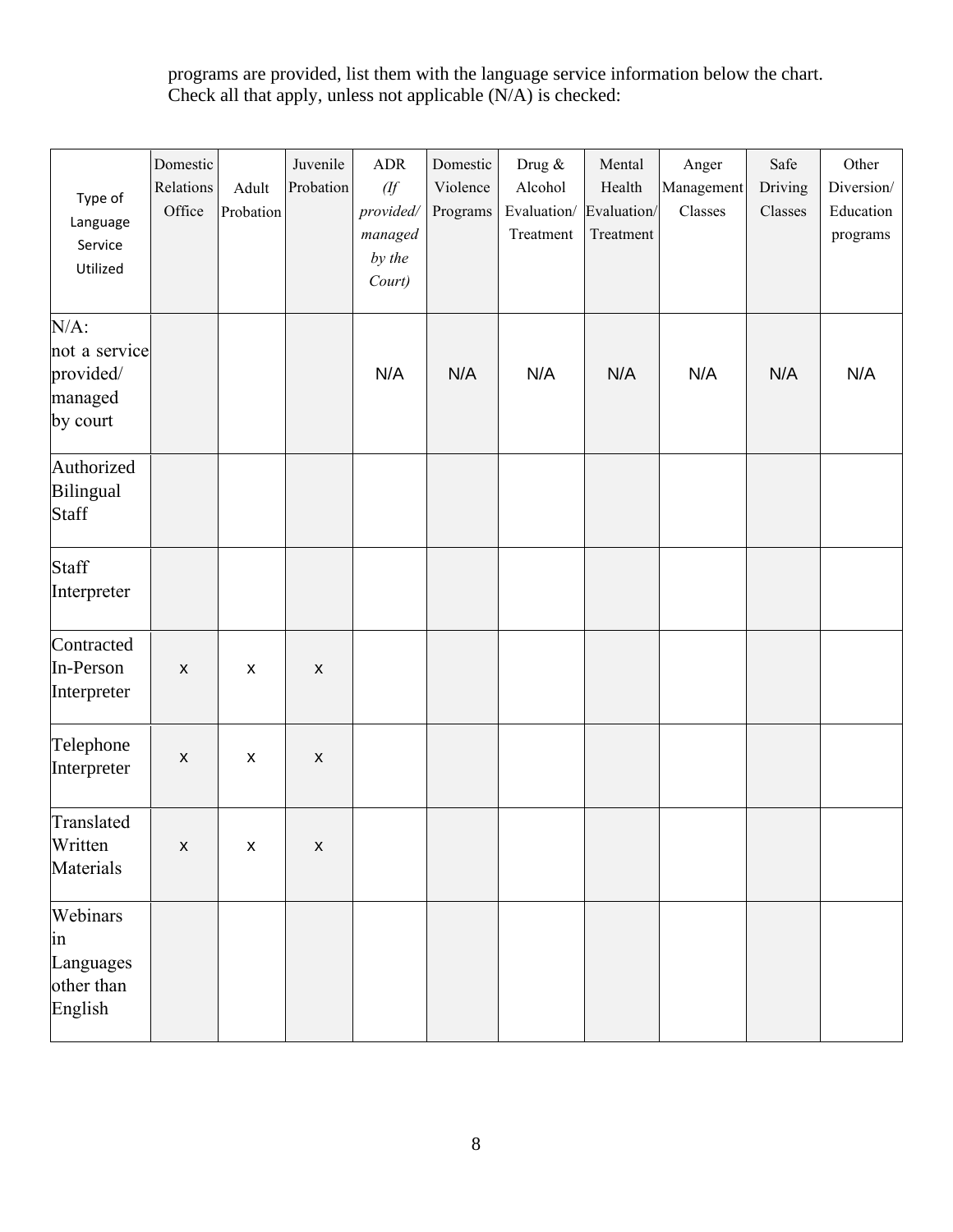In many judicial districts certain court programs and services are provided by private, third party vendors under contract with or paid by the court. Judicial districts are responsible to ensure that meaningful access is provided to LEP persons by vendors of these services and should review and seek adjustment of contract terms accordingly.

> $\boxtimes$  In addition, the judicial district is working with the vendors with whom it contracts to provide programs to ensure that those vendors comply with Title VI, the Americans with Disabilities Act, and the Rehabilitation Act of 1973.<sup>13</sup> Specifically, the district includes the following provisions in its contracts with vendors and has encouraged the county to do so, as well, in its contracts with vendors that provide court programs and services:

All Cumberland County court contracts are managed by the commissioners. They have been notified of this information. The solicitor will incorporate this language (similar to that included in footnote 13, below) into all new and existing contracts going forward.

- $\Box$  The judicial district has not yet worked to include language in vendor contracts requiring compliance with Title VI, the Americans with Disabilities Act, and the Rehabilitation Act of 1973. The district intends to accomplish this by this date:
- $\boxtimes$  In addition, the Language Access Coordinator and/or DCA for the judicial district have advised judges that they should consider the ability of an LEP litigant to complete a given program before ordering him or her to do so, and have advised judges that they should not put an LEP litigant in danger of being held in contempt, charged extra fees or costs, or subject to any other adverse consequence for failure to complete a program that did not provide competent interpretation and translation.

#### **Section VI. Early Identification of the Need for Language Services**

#### **1. Advance Notice**

The judicial district informs individuals of their right to a sign language interpreter and language services using the following forms of notice and in the manner specified below:

 $13$  For example, language similar to the following could be used:

Vendor will comply, and all its subcontractors will comply, with the nondiscrimination requirements of the Civil Rights Act of 1870; Title VI of the Civil Rights Act of 1964; Section 504 of the Rehabilitation Act of 1973; Subtitle A, Title II of the Americans with Disabilities Act (ADA) (1990); Title IX of the Education Amendments of 1972; Regulations implementing Sections 799A and 845 of the Public Health Service Act, 45 C.F.R. Part 83; the Age Discrimination Act of 1975; and 45 C.F.R. Parts 83, 84, 86, and 90, as well as any other applicable federal nondiscrimination statutes and regulations. Specifically, Vendor must provide foreign language interpreters and translated documents to limited English proficient participants in compliance with Title VI of the federal Civil Rights Act, and sign language interpreters to deaf or hard of hearing participants in compliance with the Americans with Disabilities Act.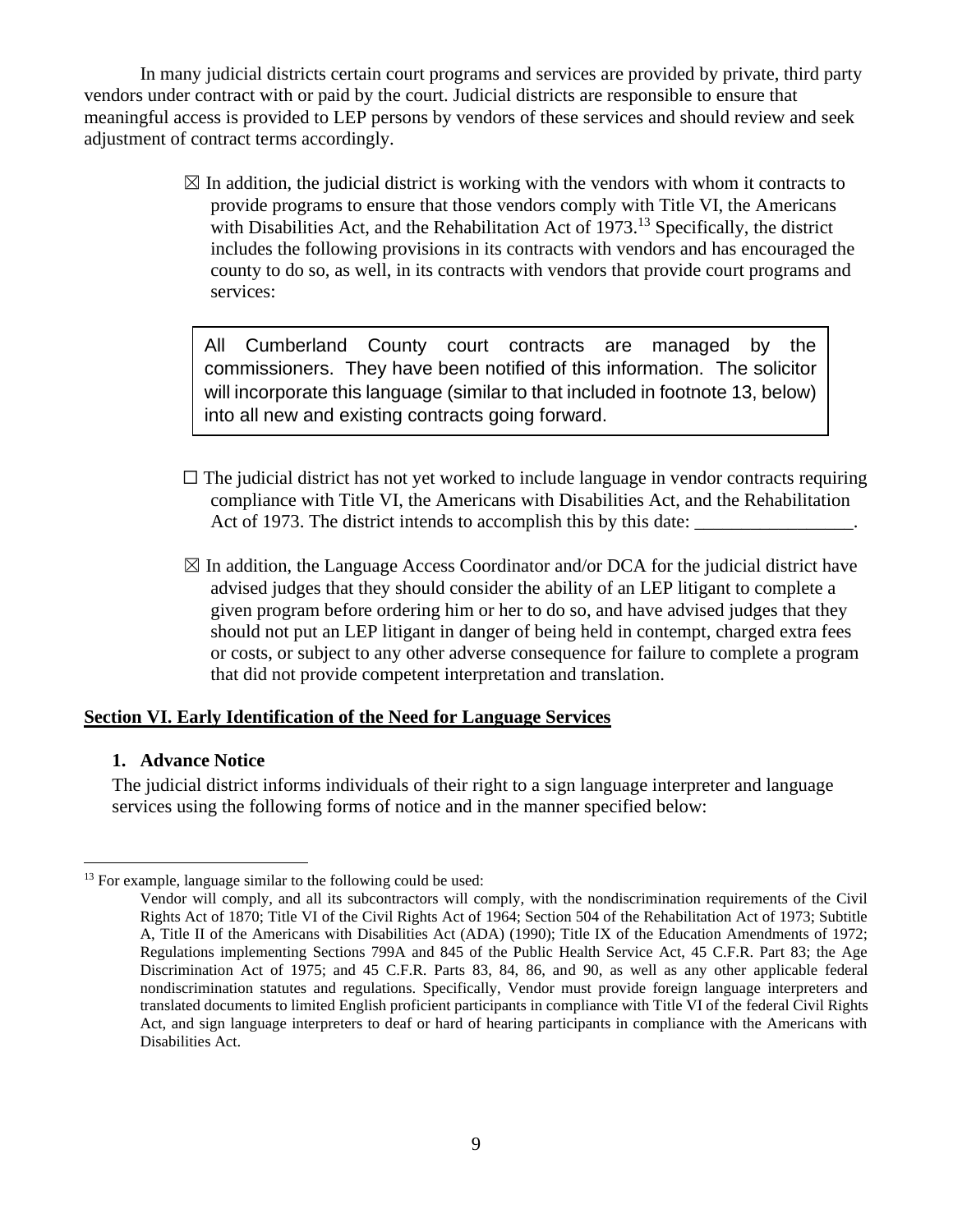- $\boxtimes$  A Notice of the Right to Language Services (hereafter "NLR") in English and in no fewer than the five most commonly spoken languages in the judicial district, providing a phone number to call as well as an email address where a request for an interpreter may be sent. The NLR is provided in the following fashion:
	- $\boxtimes$  Automatic printing of the standardized AOPC-provided NLR for hearing notices and subpoenas generated by MDJS and CPCMS.
	- $\Box$  An abbreviated NLR in this judicial district's 5 top languages in addition to English, approved by AOPC, and appearing on the back of our envelopes.
	- $\Box$  Through another method, explained below:
- $\boxtimes$  Notice of Language Rights and the appropriate contact information for requesting an interpreter is included on all court brochures and informational materials.
- $\boxtimes$  Our judicial district will make the UJS language access brochure available on our website.
- $\boxtimes$  The appropriate contact information for requesting an interpreter is posted on the court's website at this link:

<https://www.ccpa.net/3012/Public-Access-Requests>

- $\boxtimes$  AOPC Right to Interpreter posters are placed prominently and in close proximity to court or court office staff in:
	- $\boxtimes$  All CCP court or court office reception/information desks or kiosks

 $\overline{\phantom{a}}$  , which is the contract of the contract of the contract of the contract of the contract of the contract of the contract of the contract of the contract of the contract of the contract of the contract of the co  $\overline{\phantom{a}}$  , which is a set of the set of the set of the set of the set of the set of the set of the set of the set of the set of the set of the set of the set of the set of the set of the set of the set of the set of th  $\frac{1}{2}$  ,  $\frac{1}{2}$  ,  $\frac{1}{2}$  ,  $\frac{1}{2}$  ,  $\frac{1}{2}$  ,  $\frac{1}{2}$  ,  $\frac{1}{2}$  ,  $\frac{1}{2}$  ,  $\frac{1}{2}$  ,  $\frac{1}{2}$  ,  $\frac{1}{2}$  ,  $\frac{1}{2}$  ,  $\frac{1}{2}$  ,  $\frac{1}{2}$  ,  $\frac{1}{2}$  ,  $\frac{1}{2}$  ,  $\frac{1}{2}$  ,  $\frac{1}{2}$  ,  $\frac{1$ 

- $\boxtimes$  MDJ courts and court offices
- ☐ Other locations: \_\_\_\_\_\_\_\_\_\_\_\_\_\_\_\_\_\_\_\_\_\_\_\_\_\_
- $\boxtimes$  "I Speak" cards in the five most common languages spoken in the judicial district, as well as a card in English for deaf or hard of hearing persons are placed prominently and in close proximity to court or court office staff in:
	- $\boxtimes$  All CCP court or court office reception/information desks or kiosks

\_\_\_\_\_\_\_\_\_\_\_\_\_\_\_\_\_\_\_\_\_\_\_\_\_\_

- $\boxtimes$  MDJ courts and court offices
- ☒ Other locations: all filing offices\_\_\_\_\_\_\_\_\_\_\_\_\_

 $\frac{1}{2}$  ,  $\frac{1}{2}$  ,  $\frac{1}{2}$  ,  $\frac{1}{2}$  ,  $\frac{1}{2}$  ,  $\frac{1}{2}$  ,  $\frac{1}{2}$  ,  $\frac{1}{2}$  ,  $\frac{1}{2}$  ,  $\frac{1}{2}$  ,  $\frac{1}{2}$  ,  $\frac{1}{2}$  ,  $\frac{1}{2}$  ,  $\frac{1}{2}$  ,  $\frac{1}{2}$  ,  $\frac{1}{2}$  ,  $\frac{1}{2}$  ,  $\frac{1}{2}$  ,  $\frac{1$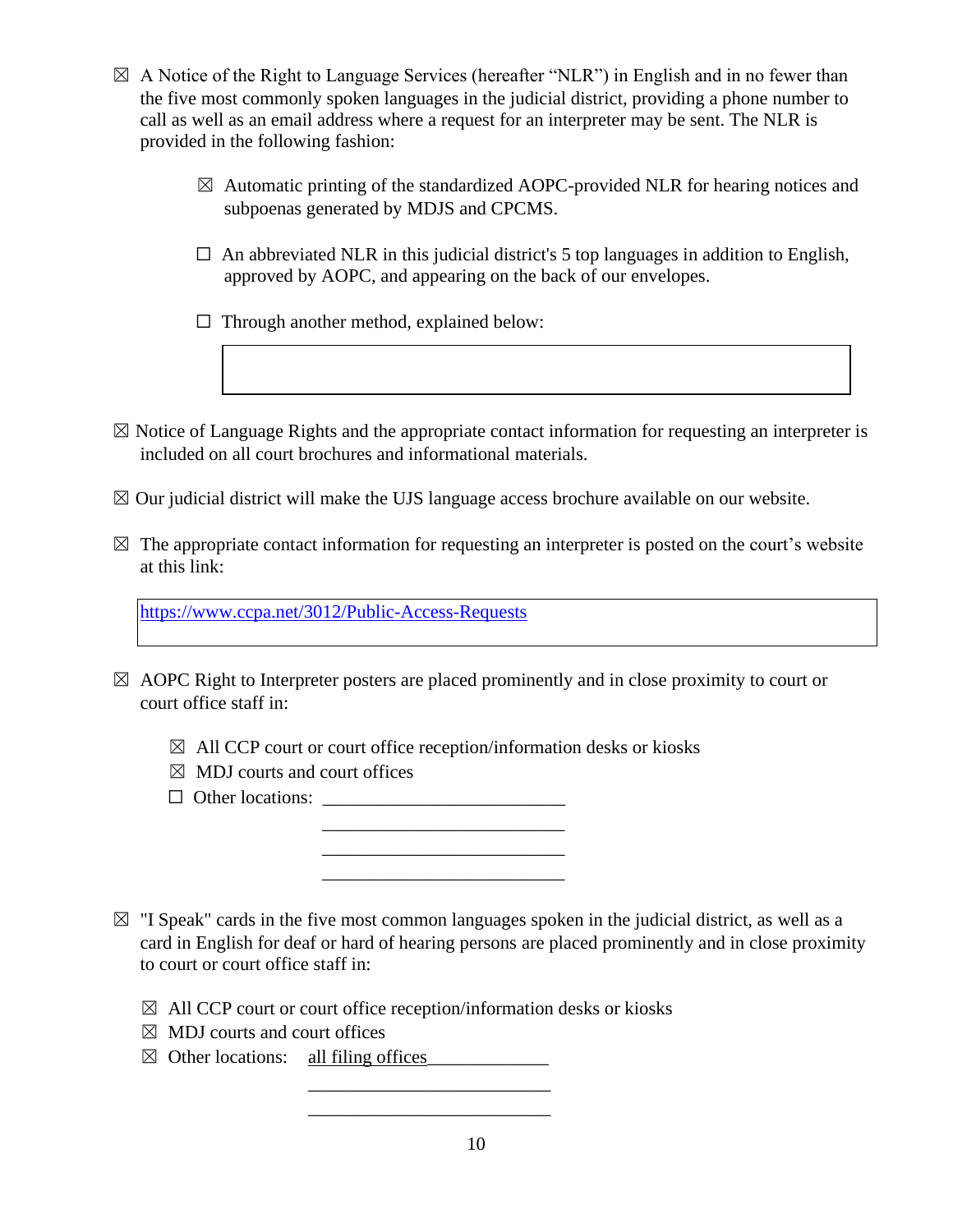**We require counsel (or the first other person who gets to us) to notify us of the need for interpreters. After the first hearing, it is also referenced in the court order scheduling the next event. We have an internal access database that also notes interpreter need.** 

In addition to the above-described methods, the judicial district intends to provide Advance Notice in the following ways, and/or intends to do so by the dates indicated below:

### **2. System for Receiving and Processing Requests for Language Services**

 $\frac{1}{2}$  ,  $\frac{1}{2}$  ,  $\frac{1}{2}$  ,  $\frac{1}{2}$  ,  $\frac{1}{2}$  ,  $\frac{1}{2}$  ,  $\frac{1}{2}$  ,  $\frac{1}{2}$  ,  $\frac{1}{2}$  ,  $\frac{1}{2}$  ,  $\frac{1}{2}$  ,  $\frac{1}{2}$  ,  $\frac{1}{2}$  ,  $\frac{1}{2}$  ,  $\frac{1}{2}$  ,  $\frac{1}{2}$  ,  $\frac{1}{2}$  ,  $\frac{1}{2}$  ,  $\frac{1$ 

- $\boxtimes$  The judicial district has language services in place to receive and respond to requests for language services to LEP persons who contact court staff to inform them of their need for language services.
- $\boxtimes$  These services are available in the following methods of communication:
	- $\boxtimes$  In person  $\boxtimes$  By phone  $\boxtimes$  Email ☒ Website ☒ Portal ☒ Mail

## **Section VII. Keeping Data on the Need for and Use of Language Access Services**

- $\boxtimes$  In compliance with the LAP for the UJS, this judicial district inputs all data regarding use of interpreters and provision of other language access services into Language Access Data Collection ("LADC"), the statewide system for tracking this data.
- $\boxtimes$  In addition, this judicial district utilizes the "special consideration" feature in MDJS and CPCMS to indicate the need for an interpreter for cases in those systems.
- $\boxtimes$  The judicial district uses the following system to mark case files and scheduling documents with an "interpreter needed" designation, so that there is an automatic mechanism to trigger arrangements for an interpreter throughout the life cycle of a given case. Please describe below what system this district is using:

## **Section VIII. Training & Continuing Education**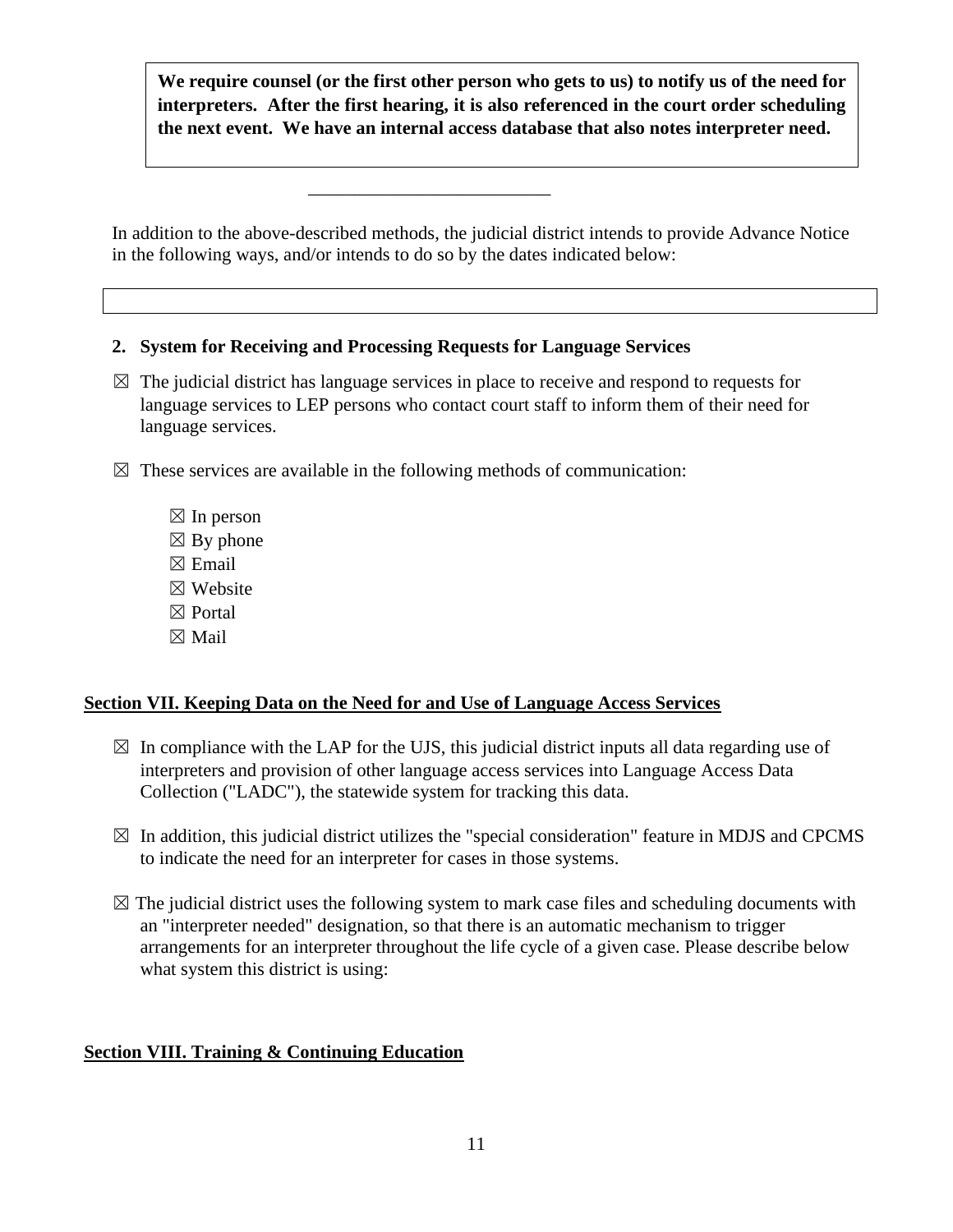The judicial district will work with the AOPC to ensure that all employees are trained on appropriate provision of language access services. Judicial district staff will attend training to assist them to: identify and respond to LEP persons, increase awareness of the types of language services available, guide when and how to access those services, and effectively use language services, how to handle issues such as stress and frustration with being unable to communicate with someone who is deaf or hard of hearing, and procedures for receiving both informal feedback and formal complaints. New employees, especially those who will have regular contact with the public, will be required to attend language access training.

All current and new judicial district staff will attend, and county clerks will be offered, the following training regarding language access:

- $\boxtimes$  Taped training developed by AOPC, available at https://youtu.be/FObgm-ewIw4.
- $\Box$  For newly hired and current bilingual staff and their supervisors, the taped training developed by AOPC, available at https://www.youtube.com/watch?v=yuJP7e\_znOU.

Interpreters new to our judicial district receive an orientation to local judicial district processes and procedures via the following means:

 $\Box$  We send them a standard email with information about our policies and procedures, attached hereto.

- $\Box$  We utilize the Local Court Interpreter Orientation Checklist created by AOPC.
- $\boxtimes$  We meet with new interpreters before their first appearance in our court, and provide them with basic information about our policies and procedures.
- $\Box$  We orient interpreters new to our courthouse in the following fashion:

In addition, this judicial district provides the following training on language access:

- $\boxtimes$  Periodic training for new judicial district staff
- $\boxtimes$  Periodic training for employees who have frequent contact with the public
- $\boxtimes$  Language Access Basic Training, online training by New Mexico Administrative Office of Courts, available at https://www.nmcenterforlanguageaccess.org/lafund/#/.
- $\Box$  Other [please describe]:

## **IX. Outreach to Court Users and Communities**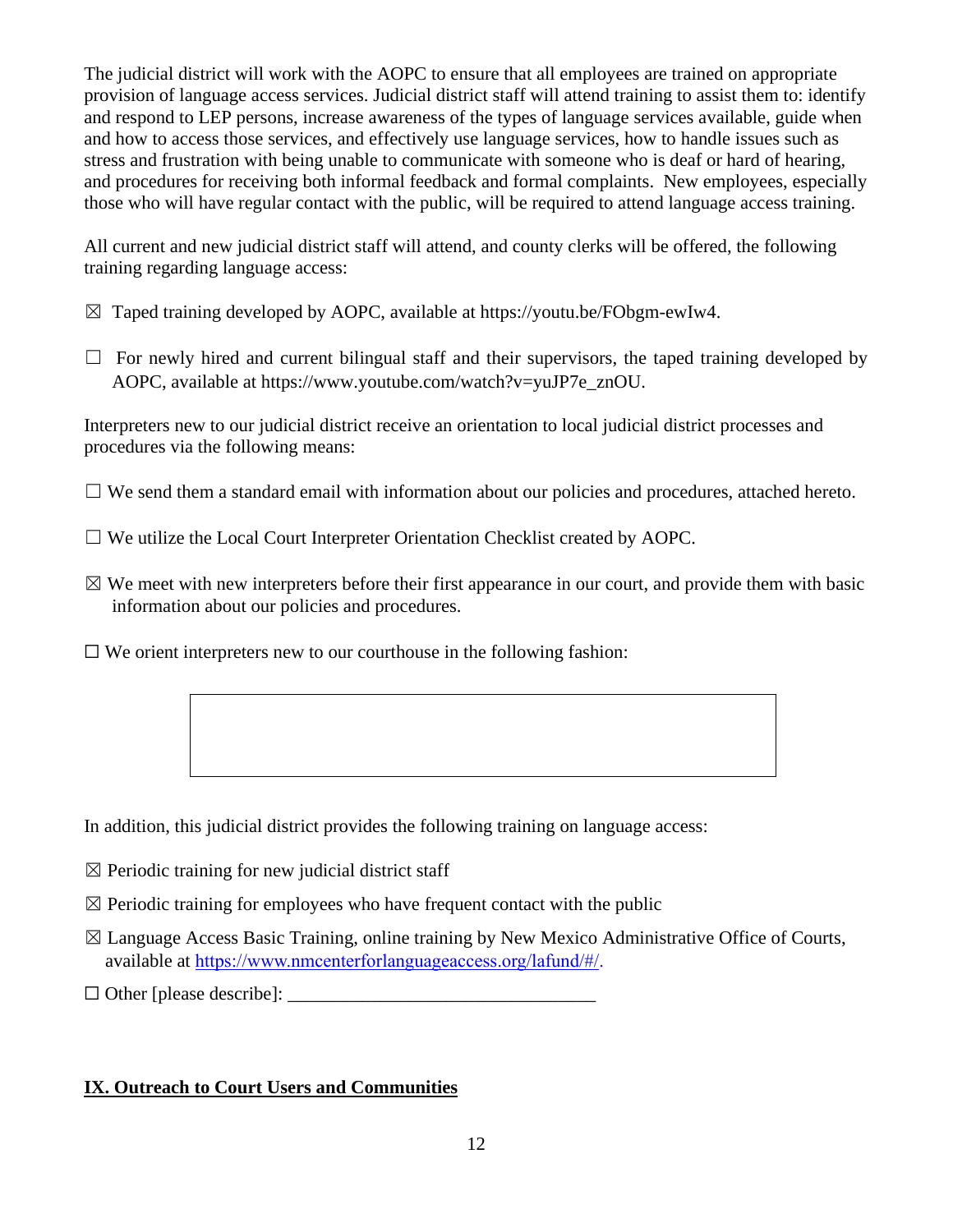$\boxtimes$  The judicial district consulted with the following community members in creating this LAP:

☒ *District Attorney's Office & Public Defender's Office*

☒ *Adult Probation Office, Juvenile Probation Office, & Domestic Relations Office*

Upon AOPC approval of the LAP:

- $\boxtimes$  The judicial district will post its LAP on its public website and/or public notification area within the courthouse and will make copies of the LAP available upon request.
- $\boxtimes$  In addition, copies of the plan have been provided to all identifiable stakeholders in the LEP and deaf/hard of hearing communities, including but not limited to: the District Attorneys' Office, the Public Defenders' Office, the local legal aid office, local domestic violence or sexual assault programs, and any local agency that serves limited English proficient or deaf or hard of hearing individuals.

## **Section X. Monitoring and Evaluation of Language Access Plan: Complaint/Feedback Procedure**

- $\boxtimes$  The judicial district will review this LAP annually to assess whether it needs to be updated. The LAP will remain in effect unless modified or updated.
- $\boxtimes$  The judicial district's review shall include the following areas which may indicate a need to update the LAP:
	- Increase in number of LEP and/or deaf or hard of hearing persons requesting court interpreters or language assistance
	- Funding provided or available for languages services
	- Current language needs to determine if additional services or translated materials should be provided
	- Feedback from LEP and deaf or hard of hearing communities and stakeholders within the judicial district
	- Court staff (turnover, new hires, etc.)
	- Feedback from trainings provided by the judicial district or AOPC
	- Viability of identified language services and resources
	- Problem areas such as improper denial, delay, or poor quality language assistance and corrective action strategies
	- Updated census data
- $\boxtimes$  The language access coordinator for this judicial district ensures this plan is followed, advises the court on potential updates to this plan, and coordinates provision of language access services for the judicial district as they arise.
- $\boxtimes$  The language access coordinator for this judicial district can be reached at courtadmin@ccpa.net.
- $\boxtimes$  The judicial district will notify the AOPC of any changes to the language access coordinator's contact information, or if a new language access coordinator is named.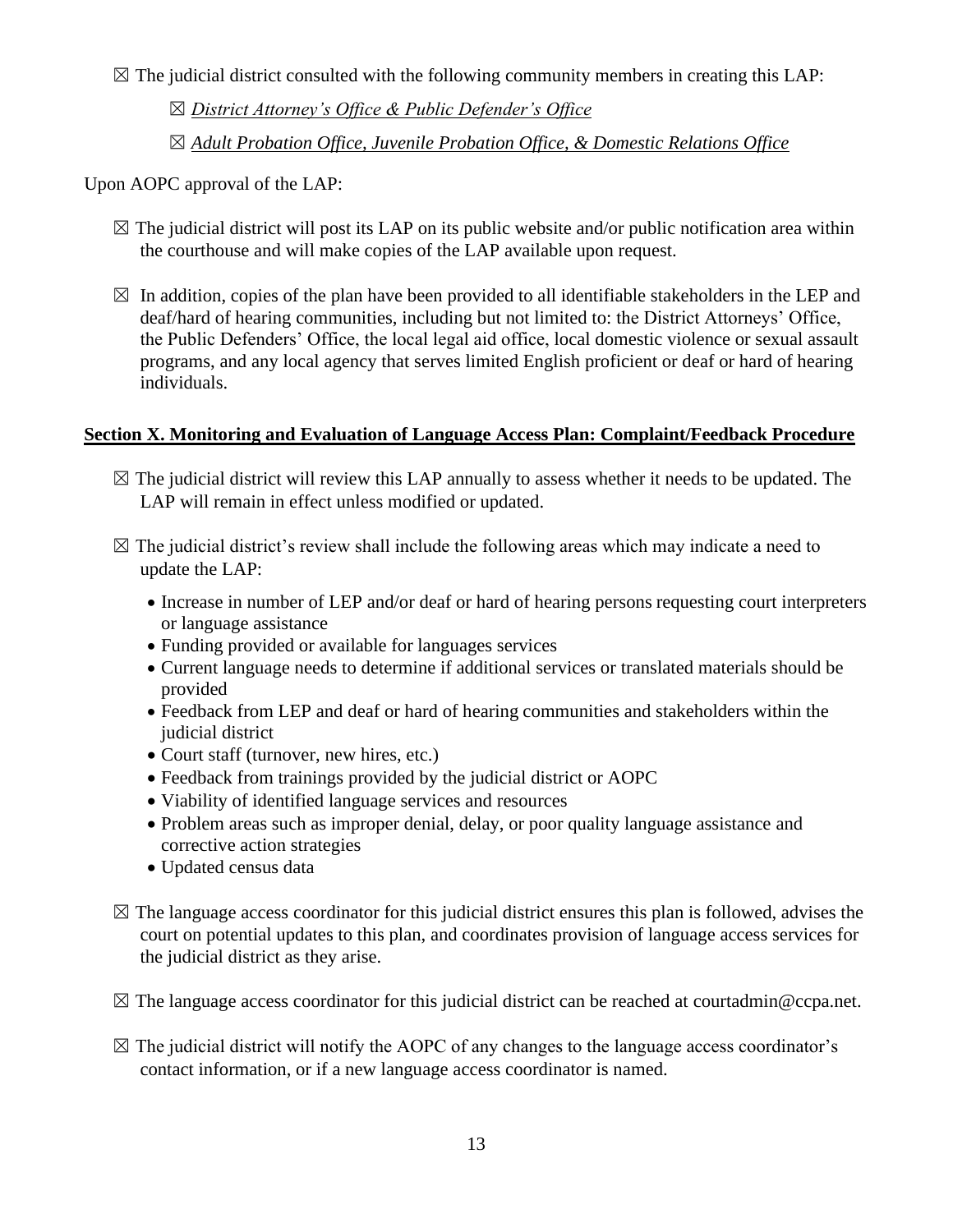$\boxtimes$  Any revisions to the language access plan will be communicated to all court personnel, and an updated version of the plan will be posted on the court's website and in a public notification area in the courthouse, as well as distributed to all relevant stakeholders.

Anyone has the right to file a complaint against this judicial district when he or she believes that the judicial district did not provide the necessary language access services.

 $\boxtimes$  The Language Access Coordinator shall take reasonable steps to inform court users about the availability of the UJS language access complaint form.

The Language Access Coordinator for this judicial district:

- $\boxtimes$  Utilizes the UJS language access complaint form
- $\boxtimes$  Has posted the complaint form on the judicial district website with this language access plan, and made hard copies of the complaint form readily available in court offices

All complaints regarding this LAP should be forwarded to the language access coordinator for this judicial district.

- $\boxtimes$  The Language Access Coordinator or his/her designee will investigate any complaints that allege noncompliance with this LAP.
- $\boxtimes$  If the investigation results in a finding of compliance, the Language Access Coordinator will inform the complainant in writing of this determination, including the basis for determination.
- $\boxtimes$  If the investigation results in a finding of noncompliance, the Language Access Coordinator will inform the complainant of the noncompliance in a letter that outlines the steps the judicial district will take to correct the noncompliance.
- $\boxtimes$  The Language Access Coordinator will complete the Language Access Complaint Tracking Log provided by AOPC twice a year, and forward the log to the Coordinator for Court Access, AOPC.

## *I certify that the above information is true and correct and this plan is effective on [insert date].*

| Date: | 12/21/2021 | Language Access Coordinator Signature: <u>XTacy</u><br>$+mx$ |
|-------|------------|--------------------------------------------------------------|
| Date: | 12/21/2021 | District Court Administrator Signature:                      |
| Date: | 12/21/2021 | President Judge Signature:                                   |